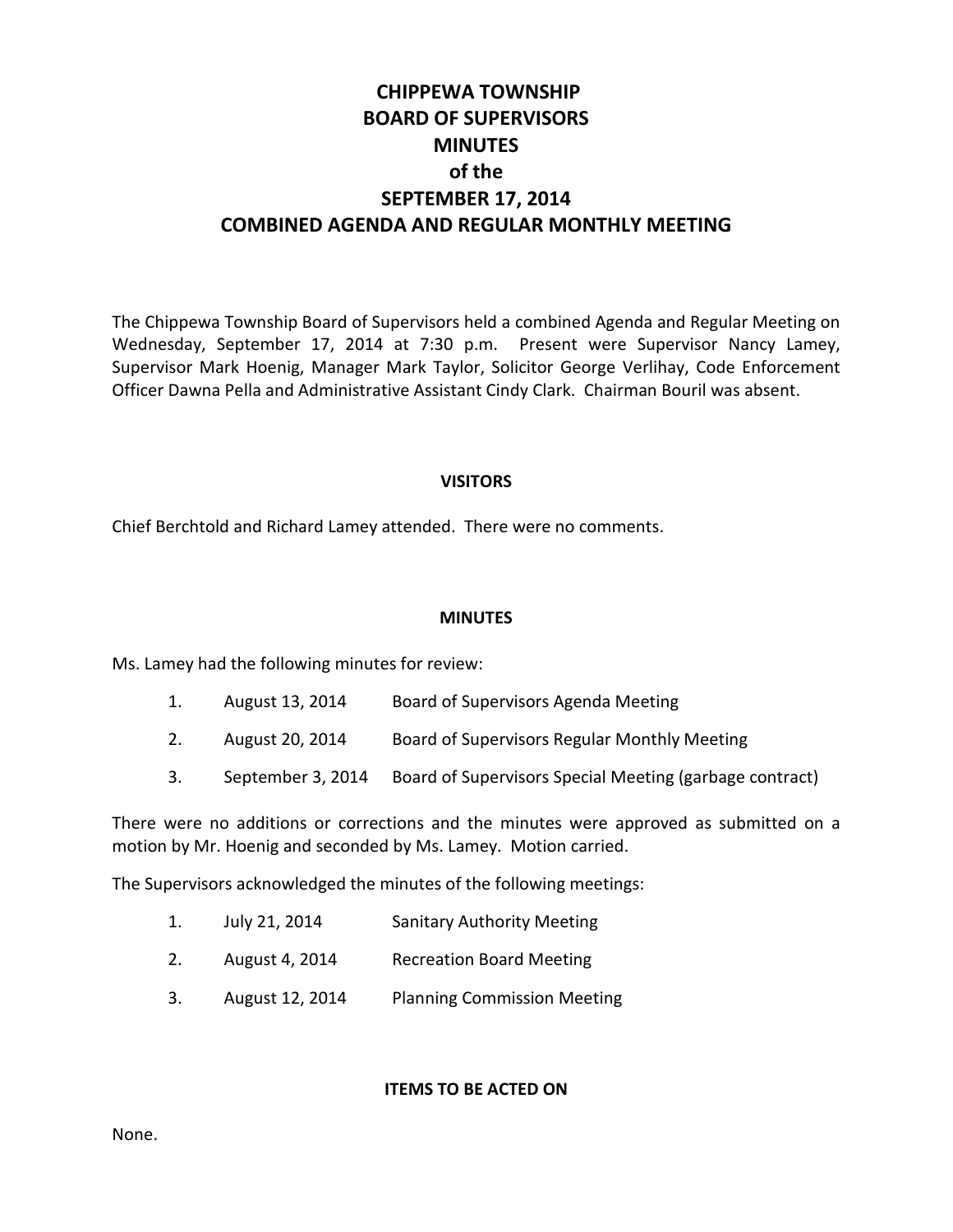#### **REPORTS**

Ms. Lamey had the following reports for review:

- 1. Financial Reports (July and August)
- 2. Police Department Report (August)
- 3. Road Report (August)
- 4. Wage Tax/OPT Report (July and August)
- 5. Real Estate Tax Report (July and August)
- 6 Zoning Report (August)
- 7. Code Enforcement Officer's Report (August)
- 8. (No August Fire Department Report was received)

#### **MANAGER'S REPORT**

Manager Taylor had the following items for discussion:

1. MMO:

Manager Taylor had provided the following two sheets of information to the Supervisors prior to the meeting:

- 1) Township of Chippewa Police Pension Plan Financial Requirement and Minimum Municipal Obligation for 2015 Municipal Budget
- 2) Township of Chippewa Non-Uniformed Employees' Pension Plan Financial Requirement and Minimum Municipal Obligation for 2015 Municipal Budget.

The Manager explained that this is our obligation to make sure that our pension plan has sufficient funds. He told the Supervisors that if they have any questions they can ask him or Beth Popik for further explanations.

2. Pension Audit:

Manager Taylor explained that the pension audit was concluded. There were no findings, just a few observations. One had already been taken care of with a resolution passed recently. The auditors already gave the Manager a copy of the closeout, but they will send final copies to him and to Chairman Bouril.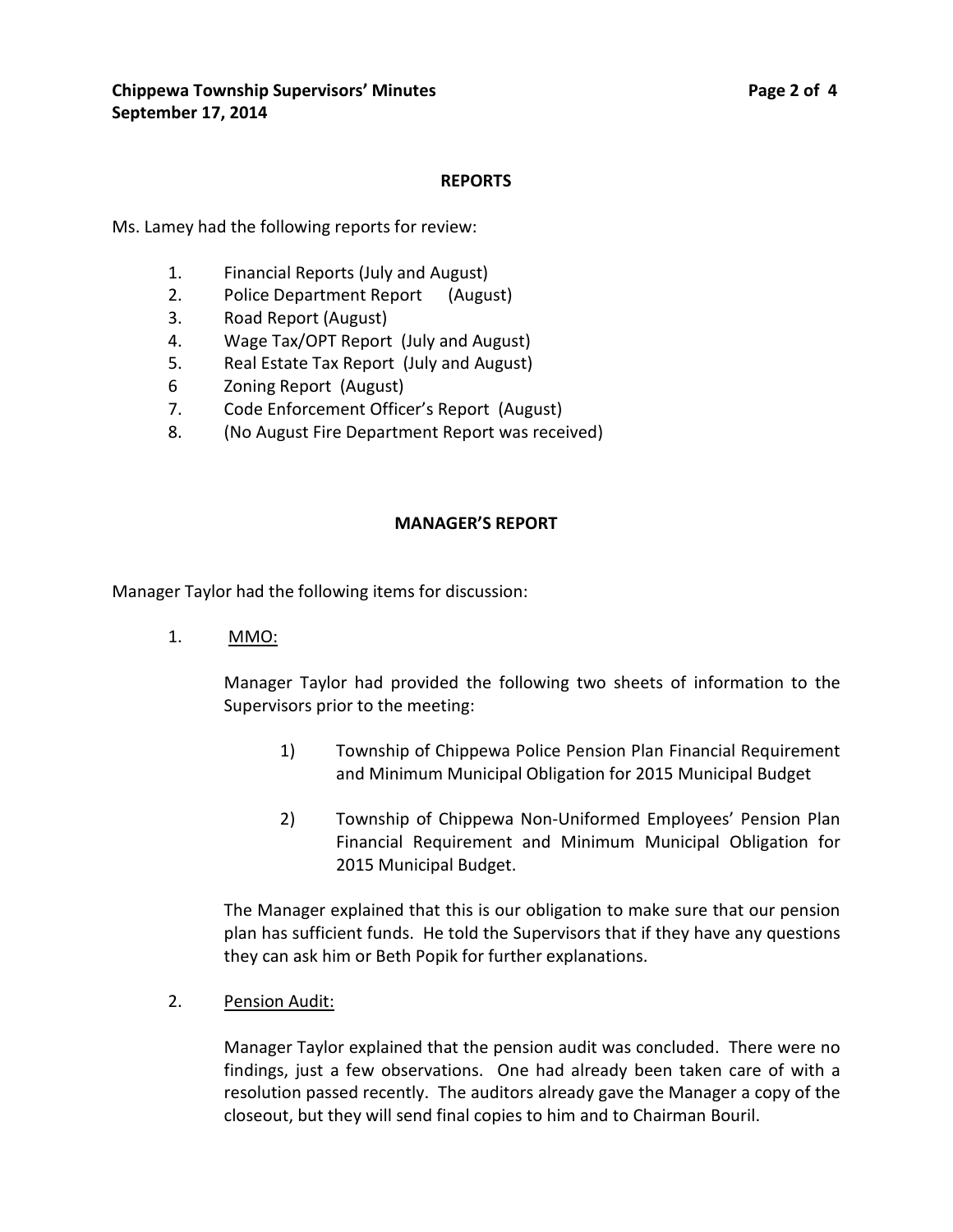## 3. Klein Street Yard Waste Composting Site:

Manager Taylor said he is having a difficult time getting rid of non-chipped brush. The DEP requires the Township to have it removed after 30 days. The farmer formerly used cannot handle all of this unchipped brush. The Manager has been in contact with a dealer concerning equipment. He was told that it would cost \$6500 to rent a machine for a week. He was told that it would be hard to get a contractor to come in, as they usually purchase the machines for their own use. The machine would have to be towed in. The Manager was also told that a big machine would cost about \$200,000. A medium-sized machine would cost close to \$100,000. Used machines are also being considered. It would take about 3 days to chip what is presently there. Some could be hauled out and some could be offered to the residents. The Manager said that the Police can't be there all the time and he knows people from other areas dump there. Some have been caught, but many have not. He talked to the Beaver County Rifle and Pistol Club for information about the gate/card-reader entrance system they now have. He wants to see if this would be a feasible option at our composting site and if it would be affordable.

## 4. Veterans Park:

Manager Taylor said the IRT personnel should be finished with the current work by Friday. It is ready to be seeded. Michael Baker Engineering was making sure that things were done properly at this project site.

## 5. Hiring of part-time police officer:

Manager Taylor asked Chief Berchtold to speak on this subject. The Chief said that 14 applications were reviewed and 3 applicants were interviewed. The Chief recommended Stephen Lawrence Ivan for this part-time position.

**MR. HOENIG MOVED TO HIRE** Stephen Lawrence Ivan as a part-time police officer. Ms. Lamey seconded the motion and with no further discussion the motion carried.

#### **MANAGER'S MISCELLANEOUS ITEMS**

Mr. Taylor has been in contact with Ms. Pella and Attorney Verlihay regarding the planned demolition of a home located at 115 Emmet Drive. He updated the Supervisors on this situation and said he is hoping to receive at least 3 bids by noon on September  $30^{th}$ .